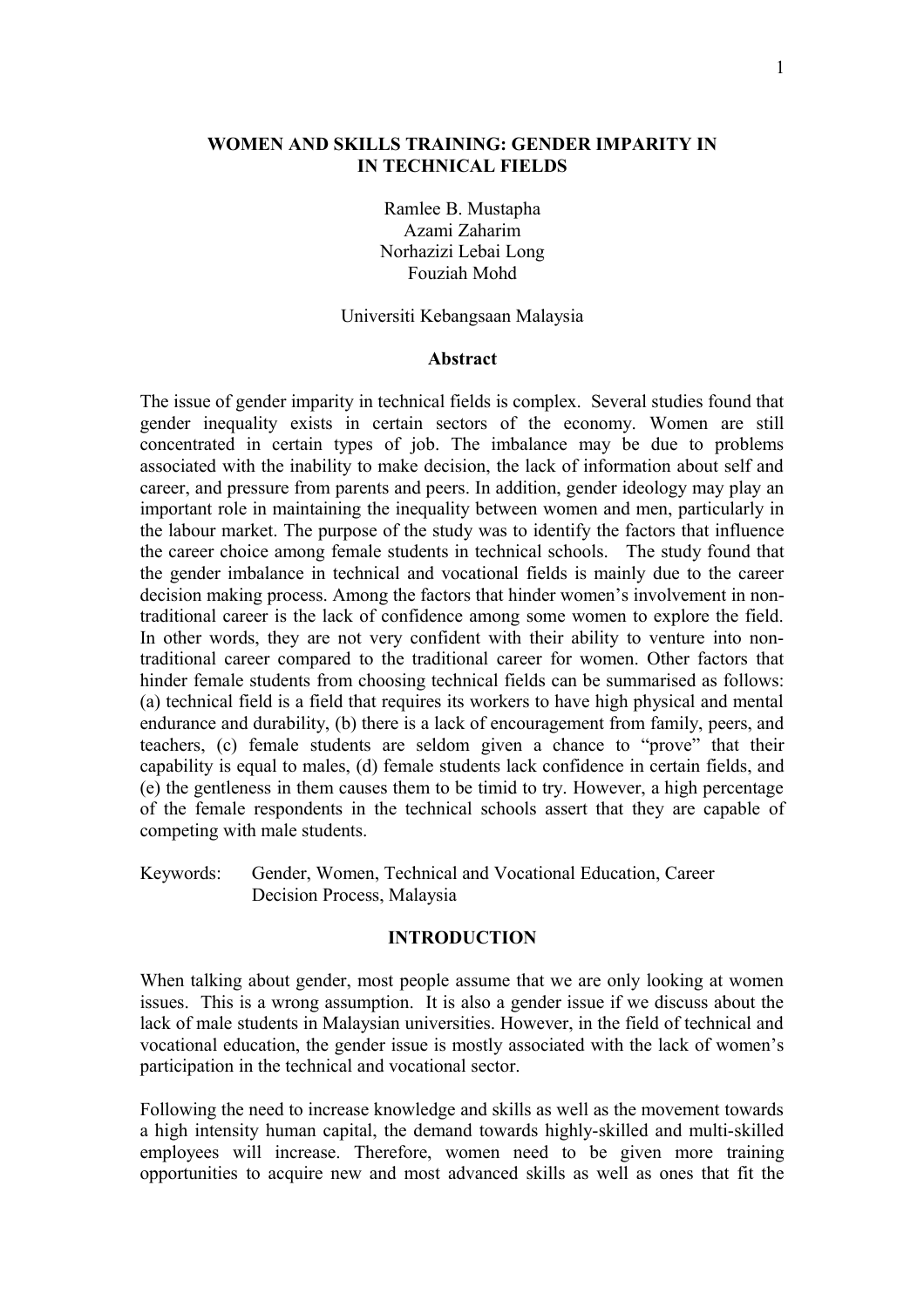industrial needs. Further, to face the rapid change in technology that requires new skills, women have to be given more opportunities for retraining. The private sector should also be encouraged to assist the government's effort in providing more opportunities for skills training for women including in the new technology (Government of Malaysia, 2006).

Women need to be provided with more education and training opportunities to fulfil the knowledge-based economic demand and also to assist their mobility to higherpaid jobs. To encourage more women to continue their education in unconventional fields such as science, engineering as well as vocational and technical training, career counselling programme needs to be offered to provide information and to promote awareness among female students and their parents about the career opportunities in the professional and technical fields (Government of Malaysia, 2006).

Working is an important activity in people's life. Most people will be satisfied with their life when they have a permanent and guaranteed job. Furthermore, occupation could show the status of the society, its economic level and income. Working means one must be active in an economic activity that could bring monetary benefits to him/or her and to the field he or she is involved in. Occupation is said to influence self-concept, feeling of value, peacefulness and one's personal identity (Muhd Mansur & Siti Nordinar, 1989). Nevertheless, the majority of Malaysian women are still holding mundane positions and earning relatively low salary. Only few are at the level of the highest management and decision making positions. In 2000, there are only 10.4 percent out of 3.23 million women working in the field of Information Technology (Government of Malaysia, 2006).

The aim of the Malaysian government for the year 2020 is to become a developed country. To achieve technological advancement requires many engineers and technicians. The Ministry of Higher Education and the Ministry of Human Resource in Malaysia have involved in many discussions about the strategies to produce high quality human capital. The growth in the nation's economic and industry depends on our capability to maintain a high rate of productivity and competitive advantage. Educated, skilled and highly motivated labour could enhance economic growth and productivity.

Hence, the role of technical and vocational education is very significant to achieve the aspiration and hope of the nation (Ramlee, 1999). The lack of skilled labour may slow down the industrial growth and thus yield low GNP. For the past four decades, women have achieved a level of development that we could be proud of in the occupational sector in Malaysia. In fact, since the 1970s, their number in the occupational sector has increased. The percentage of female labour increases from 37 percent in the year 1970 to 43.5 percent in the year 1995, and 47.7 percent in the year 2003 (Ministry of Women, Family and Community Development, 2004).

However, there is an imbalance in terms of the courses taken by female students which creates further disparity in the types of job held by women. Although various higher technical institutions such as the polytechnics and MARA University of Technology offer technical courses to females, the concept of courses which are only suitable for males and suitable for females still continues. School students, particularly secondary school students often face problem in choosing a career. The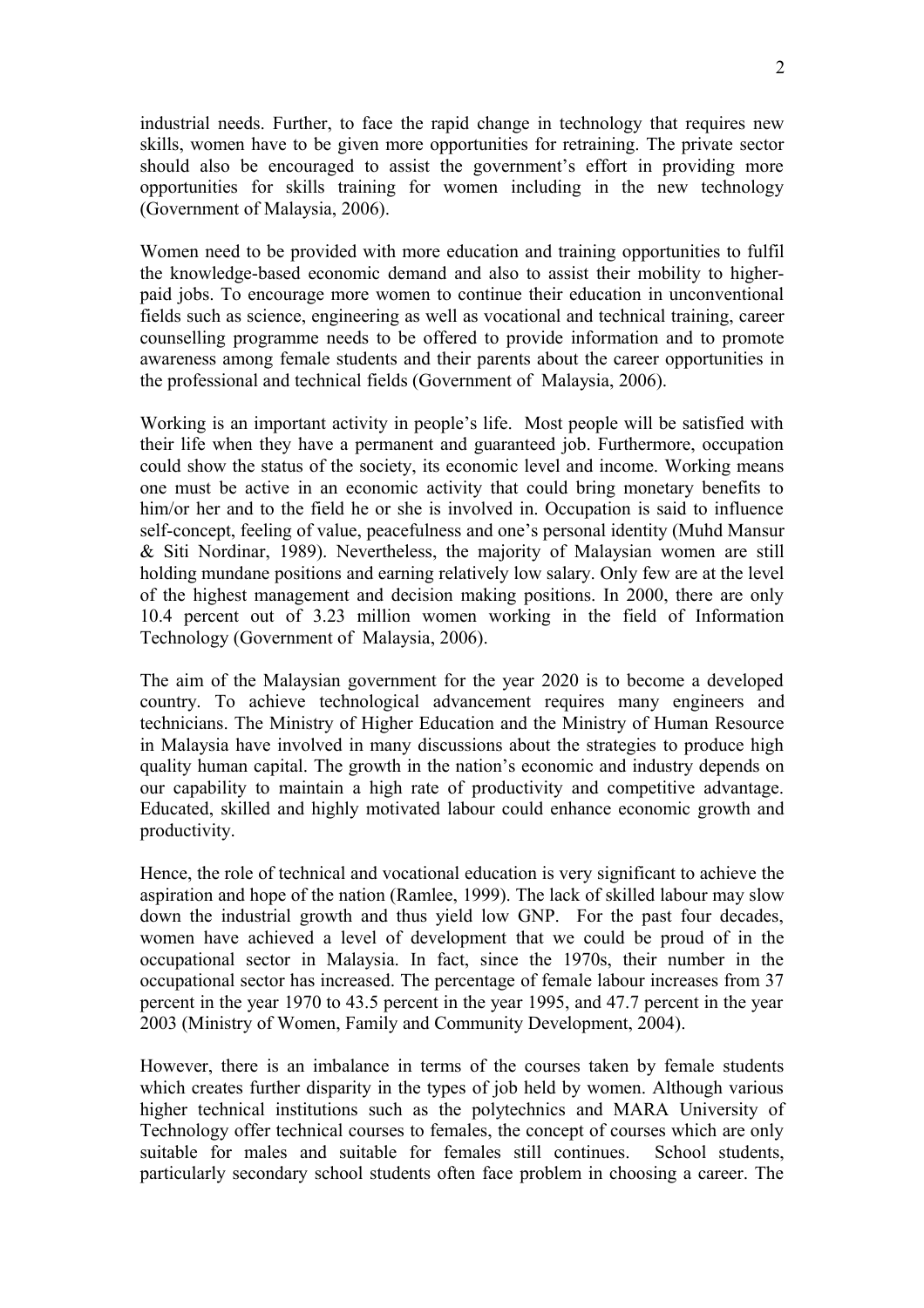problems that they faced are associated with the inability to make decision, the lack of information about self and career, and the pressure from parents and peers. According to Holland (1973), student's personality may affect the student's choice of career. An individual is attracted to a job because of his or her personality and several other factors related to the job. One would give his or her opinion about an occupation based on the types of work and ranks of the occupation. The assumption about a career is a main determiner in choosing the job. Holland (1996) also stated that talent and the ability to do a job in a certain fields influence an individual's career selection process.

#### **GENDER ISSUES IN TECHNICAL AREAS**

The study of gender in technical and vocational education and training is seldom conducted in Malaysia since most of the studies focus on the discussion about gender in general. This study was conducted to identify the career aspiration among the students of technical secondary schools as well as the factors that influence their choice of career. According to Noran Fauziah (1987), at certain age, teenagers begin to think about their future career and it is at this stage that they will make an initial decision about career. They begin to think about their ability and interest to be suited to a certain working role and begin to make a realistic plan.

According to career theory introduced by Ginzberg (1972), at the age of 17 years old, teenagers are beginning to feel the importance of making immediate, concrete and realistic decision about the future career. At this stage, teenagers realise that the decision they make will actually have an impact towards their future. In making a career decision, not all teenagers are systematic and rational. Many teenagers are still indecisive about their future careers even after leaving high schools. Until now it is unknown in Malaysia how many individuals graduating from technical schools are working in the technical fields. Since the challenges are significant for women in the technical career, there must be several factors that influence female students to pursue a career in the technical fields. Perhaps the parties close to female students such as family and teachers play a role in encouraging female students to work in technical fields.

#### **PURPOSE OF THE STUDY**

The purpose of the study was to examine gender imparity in technical and vocational education. Specifically, the objectives of the study were as follows: (a) to identify the interests of male and female students towards career in the technical fields, (b) to identify the factors that influence the career choice among male and female students, (c) to identify whether the gender factor influence the career choice in the technical fields, (d) to identify the factors that prevent female students from choosing technical fields and (e) to identify the strategies to attract more female students to choose career in technical fields.

#### **CONCEPTUAL FRAMEWORK**

According to the career choice theory, making a career choice is a decision making process that occurs from teenage until early twenties, which is when the individual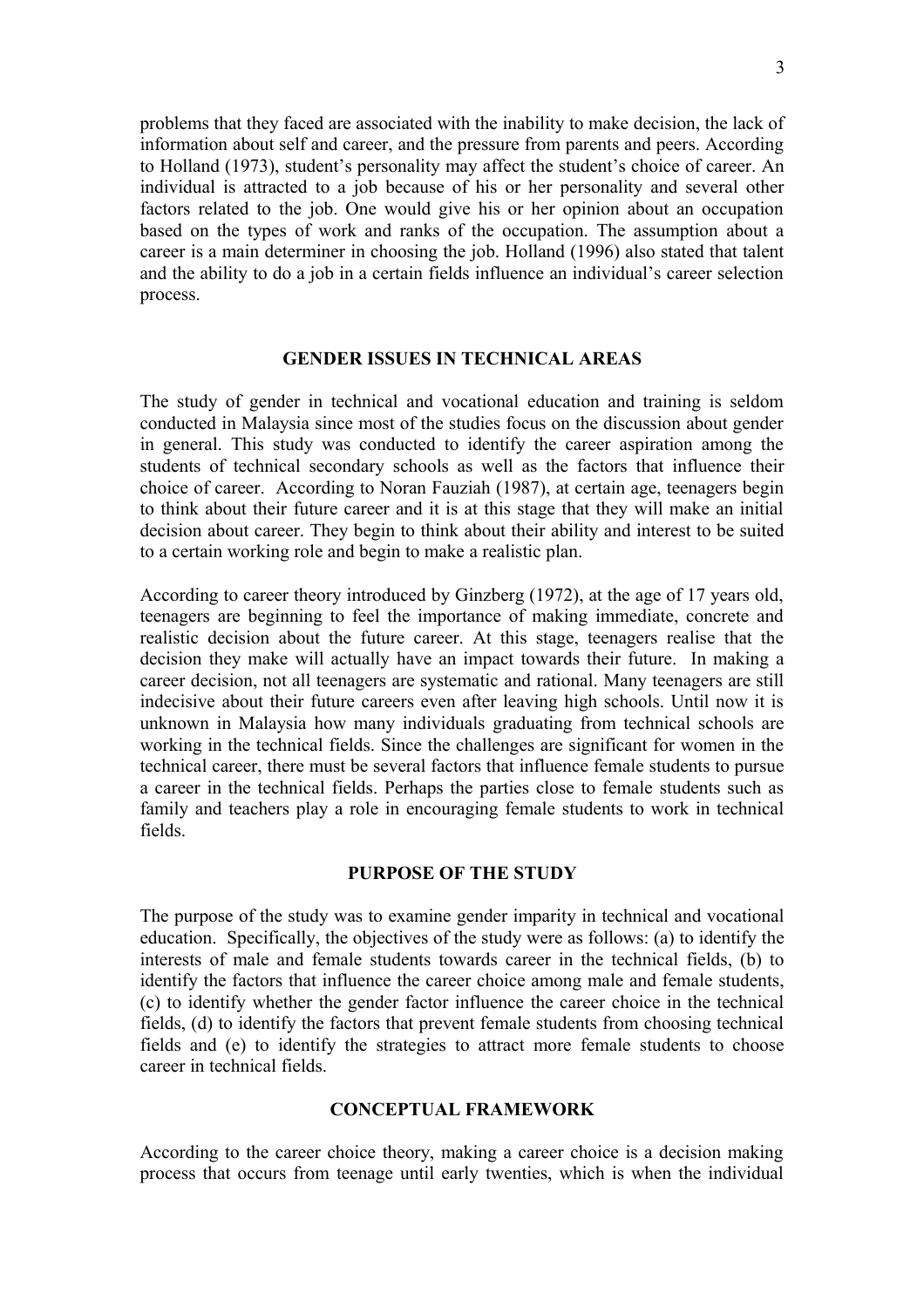begins to be aware of the importance of "getting a job" (Ginzberg, 1972). This theory states that there are three main factors that affect a career choice. First, personal factor such as evaluating self suitability with the job or internal characteristics such as the personality which is assumed to suit a chosen job. The second is the factor of reality associated with the career, which are the characteristics of the career that he or she assumed to be attractive to that prompts the decision to choose a career. The third is the influence from significant others such as parents, neighbours, teachers, councellors and peers.

According to Ginzberg (1972), the level of education is important in making career choice. The level of education could determine the type of occupation that a person is seeking. If the level of education is high, there is a good chance that the person could acquire a better job. On the other hand, if the level of education is low, the chance of getting a good job is slim. In other words, Ginzberg states that career choice must be suited to interest, ability, and values. Figure 1 shows a conceptual framework that was based on Ginzberg's (1972) and Holland's (1985) theories. In career choice, there are constraints for women since technical fields are dominated by men.



FIGURE 1. Conceptual Framework

#### **LITERATURE REVIEW**

### **The Definition of Gender**

Gender refers to the social differences between males and females. It refers to what has been passed down by society to males and females from different social groups about their role and responsibility. Some researchers use gender to elaborate the characteristics and behaviours which are assumed by the culture as suitable for men and women. Gender is a construct that is shaped socially. For example, males and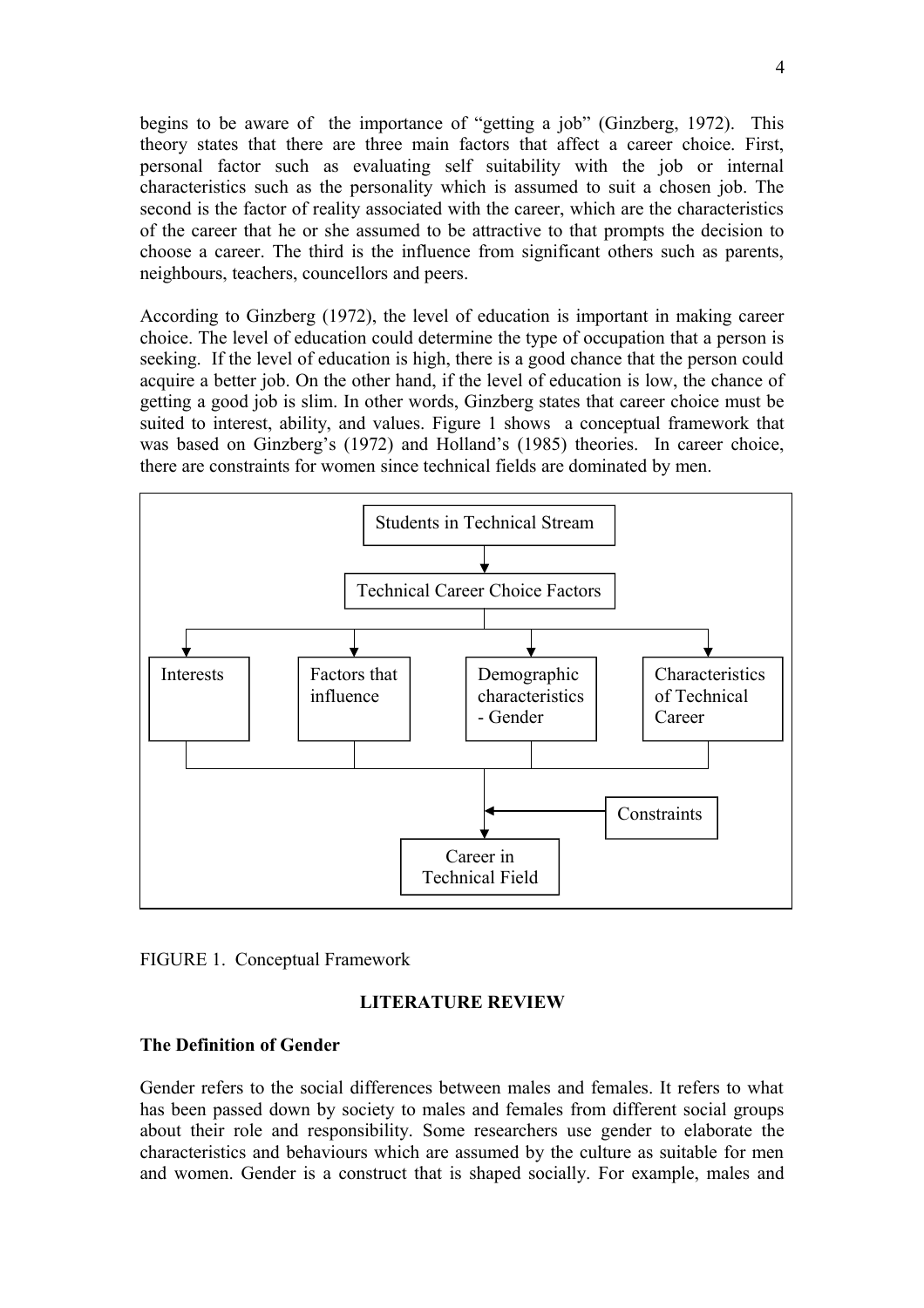females are expected to behave in certain ways. The concept of gender also refers to the position of men and women in the society (Raqu Dori Selia, 1999). According to Bushrah et al. (2006), gender is supposed to be understood not only as social differences between males and females but also as an interaction that connects to a social role determined by sexual or biological differences. Many people assume that gender is an issue that merely involves women. It has to be stressed here, however, that gender analysis that only focuses on females is incomplete. If gender is seen as a relationship between males and females, then every study that involves female will also involve males.

# **Gender Studies**

De Beauvior (1953) and Firestone (1970) agree that the main contradiction in society is the opposition between sexes. The opposition originates from the biological differences between males and females. Females are considered physically weaker because of their reproductive function. Therefore, many women hope for the assistance of others who are stronger. That is why they are considered inferior than men. Fatimah (1983) asserts that discrimination towards females is still widespread and this could be seen in the rules coded and practised in various institutions and organisations. Gender differences could become the basis of getting "rights" and special opportunities (Coote & Gill, 1974).

Psychoanalysts argued that the physical and intellectual capabilities of males and females are determined by the factor that differentiates them, namely biological factor. On that account, the most suitable place for women is at home which is to manage the household, take care of husband and children. The roles of a woman as lover, nurturer and comforter are suitable with the emotional needs of the family. Meanwhile the qualities required in most jobs such as aggressive, risk taker and competitive are not only inappropriate for women but these qualities could spoil their role in the family (Lundberg & Farhnham, 1947).

## **Gender Issues in Career Choice**

Presser and Kishor (1991) who studied about job segregation according to gender in Puerto Rico for the duration of 1950-1980 found that job segregation has decreased because women have shifted from working at home to working in the production and service industry. According to Cadogan (2001), the US Department of Labor found that non-traditional jobs where 25% or less labour are women. Non-traditional jobs include working in the construction industry, factories and in auto service.

Shamsulbahriah (1989) found that gender inequality exists in the process of economic development of Malaysia. Majority of the women are still concentrated in the same type of job. She argued that gender ideology has played an important role in maintaining the inequality between women and men, particularly in the labour market. Noor Rahmah (2005) stated that jobs that are suitable for women include teacher, doctor and clerk because of the characteristics in a woman such as patient, gentle, attentive and motherly.

Clerical work does not involve rough work and is considered easy, light and with a fixed working time. Other jobs are also suitable such as nurse, accountant, secretary,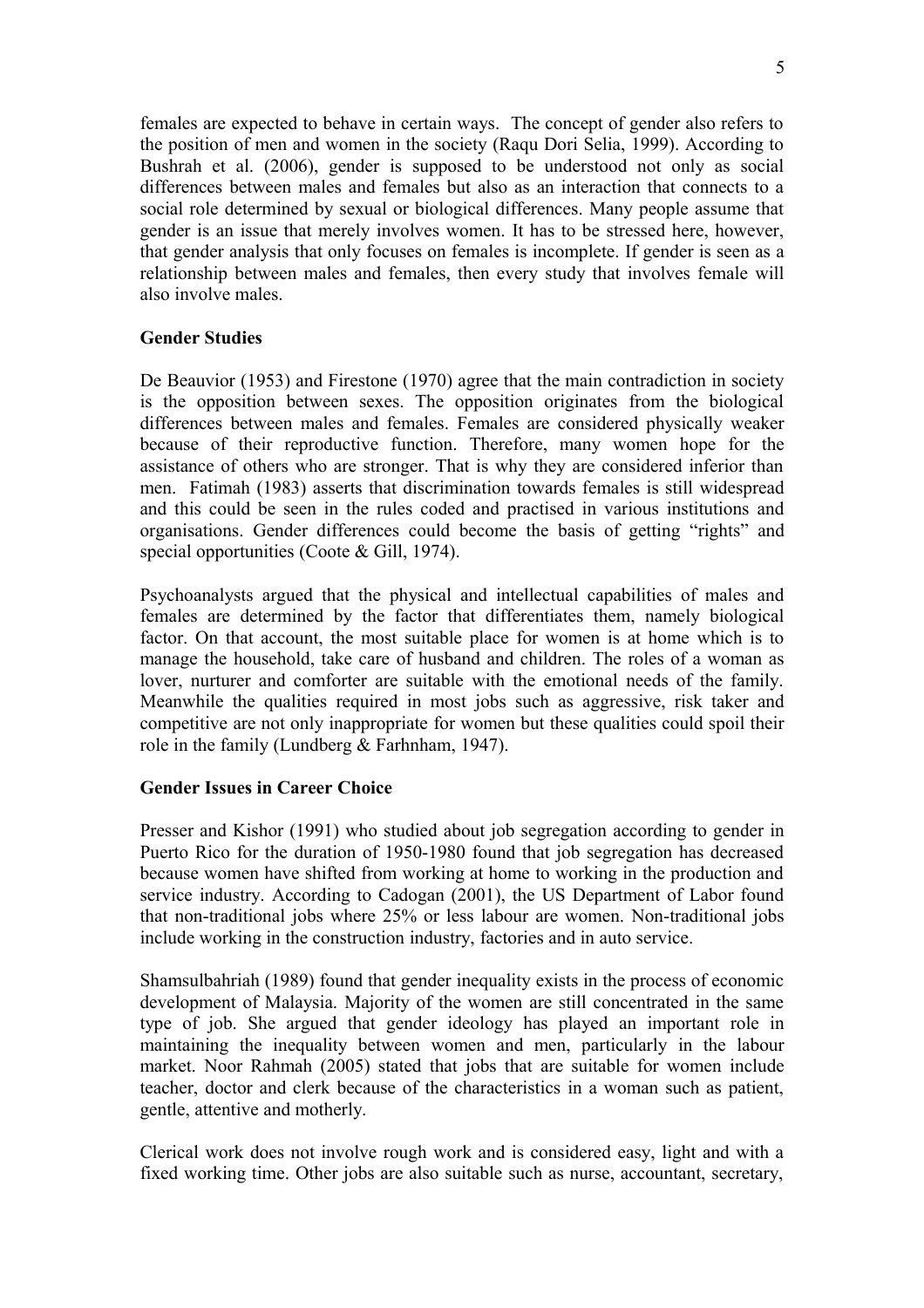babysitter and tailor. Boserup (1987) who conducted studies in Latin America, Middle East, East and South Asia and Africa stated that there are three forms of occupation among women. Her study found that in industrial countries, primarily West Europe and North America, there is a high rate of women in clerical work and only a few in professional jobs. In Latin America, the pattern is different, where more women are in professional areas rather than clerical work. The distribution of female workers in Africa and Asia is at a low rate in both professional and clerical fields.

Law (1991) found that male and female students in Form Four have a high aspiration towards careers which are traditionally classified according to their respective gender. Most females are found to portray themselves as adults, wives and mothers. The males on the other hand portray themselves in terms of their vocational interests. Females are interested in jobs that require direct relationship with the public such as nursing, taking care of children, teaching or doing social work. Males on the other hand, prefer mechanical area. According to Siti Hamisah (2005), most women who are involved in the area of engineering are more interested in civil, electrical and chemical engineering. This is because these fields of engineering do not require physical strength and a more conducive working environment for women.

Rohany (1981) studied the association between gender and interest in career found that male students in Malaysian universities are more interested in scientific/engineering, business, and skill-related jobs. In contrast, female students are inclined towards social oriented jobs. Clarks (1965) in Abdul Razak (1998) who examined gender factor and career choice found that 85% female students are inclined towards professional jobs compared to only 30% of the male students.

## **Gender in Higher Education**

Higher education (including technical training programmes) provides qualifications to enter critical fields such as science, engineering, communication, law and medicine. Higher education is also important to produce k-workers who will enhance the nation's economic growth and productivity. The higher the level of an individual's education often means the higher the job status held. Thus, education is a "passport" to the working world.

Gender imbalance in the Institutions of Higher Education (IPTA) with the number of female students surpass the number of male students is not unusual. This phenomenon did not only occur in Malaysia but also in other countries like Canada, United States of America, Saudi Arabia, Australia and New Zealand. For instance, SPM leavers' entry into IPTA for the 2005/2006 session consists only 35.5 percent male students compared to 64.5 percent female students, while STPM leavers that qualified to enter IPTA consist of 41.08 percent male students compared to 58.92 percent female students.

However, if we look at the student entry in technical and vocational institutions, it is quite different where the number of male students exceeds the number of female students. In 2005, the number of Form Five male students in technical school exceeds the number of female students which is 13,178 male students and 11,390 female students. This situation also occurs in the technical fields in university or university college. Female students' entry into technical and vocational institutions such as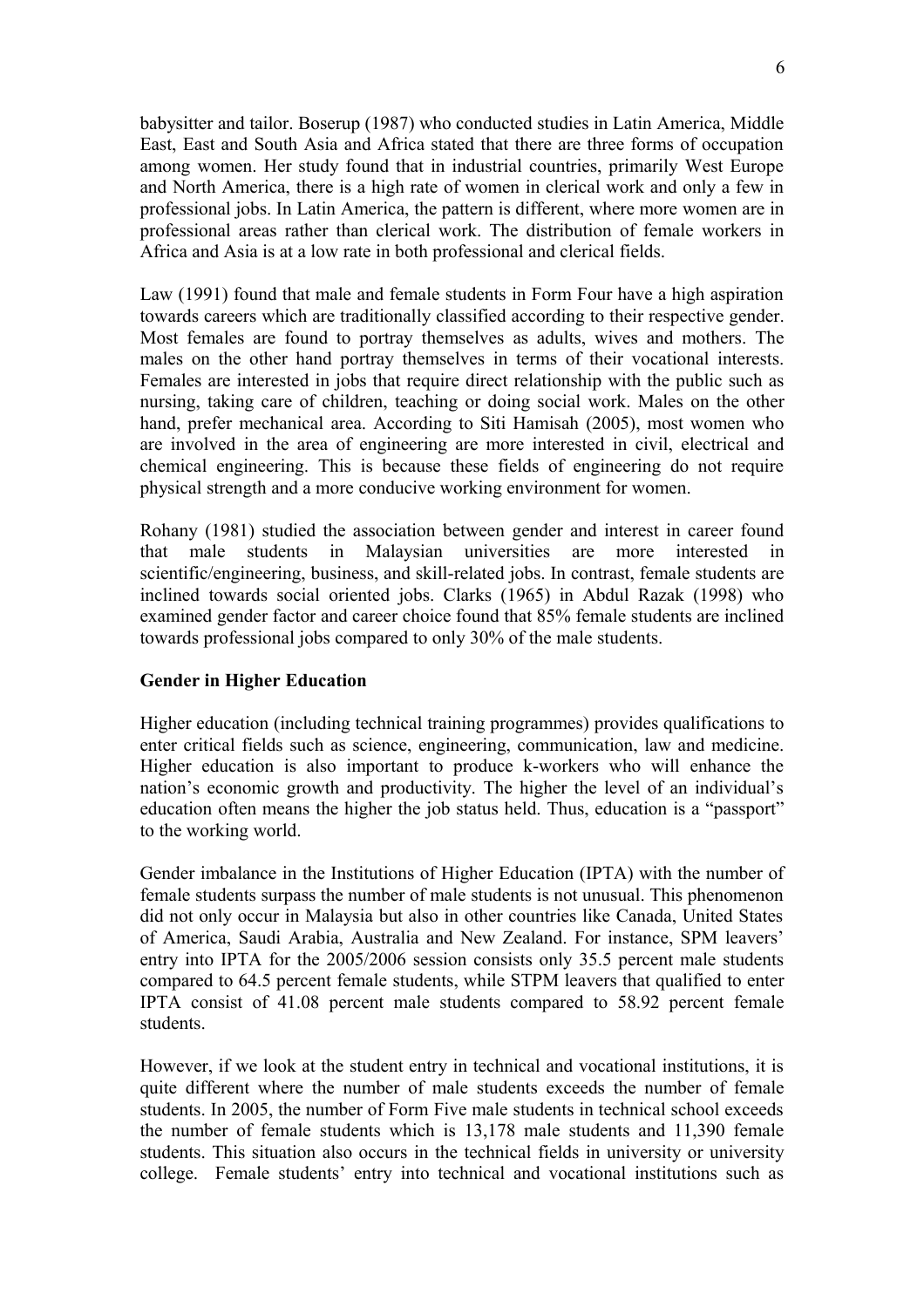Polytechnics and Community Colleges is still low and needs to be increased. In Form Four, students begin to think about their future career that they are interested in. In general, female students are more inclined towards the academic areas while male students are more interested in vocational fields.

In some countries, the stereotyped gender roles between males and females have caused female children to receive education which is not towards technical fields (Heyzer, 1986). To reduce the gender imbalance in certain fields, Heyzer (1986) has suggested these measures:

- (a) Increase the number of females entering into the technical fields of high education and training through financial support, scholarship and other incentives.
- (b) Re-evaluate the textbooks, curriculum and educational programmes to eliminate gender inequality in educational materials and consciously promote the egalitarian value and the neutral perception of gender role.
- (c) Train more women in the areas that offer many job opportunities which are expected to develop economically.

# **Women and Skills Training**

Sheng et al. (1996) stated that vocational education could prepare women for various skills occupations. However, career in the vocational fields mostly "practise" gender segregation. Burge and Culver (1990) stated that gender inequality exists in almost all societies. Most fields of vocational training prioritise gender; for example, fashion design, health and household economics are traditionally for women while car mechanics, carpentry, and agriculture are for men.

According to Stockyard (1980), women are still lagging behind men in skills training. The importance of vocational education and skills training system cannot be denied. In developed countries such as the United States of America and Germany, skills training has become an important agenda in their national plan. They view skills training as a "panacea" for solving the unemployment. Wanzel who was the Management Director of the German-Malaysia Institute (GMI) once stated:

"In Germany, vocational schools are the first choice. To enter university or get academic qualification has become the second choice. It has become the priority for German people to acquire skills before they work or further study in university."

In Malaysia, this concept is supposed to be implemented formally and explained to the students who are undergoing skills training so that they will feel more confident with the vocational courses they are taking. School counsellors have to play a role in giving explanation to the students continuously based on the most updated information about career. In Malaysia, skills training in technical and academic schools should be upgraded in order to train more teenagers who are academically weak. According to Mohamad (1994), early study about the loitering culture among youth in Kuala Lumpur found that 74.0% of those youth aged below 21 years old, 45.8% of them are school students while the others consist of teenagers aged 15 to 18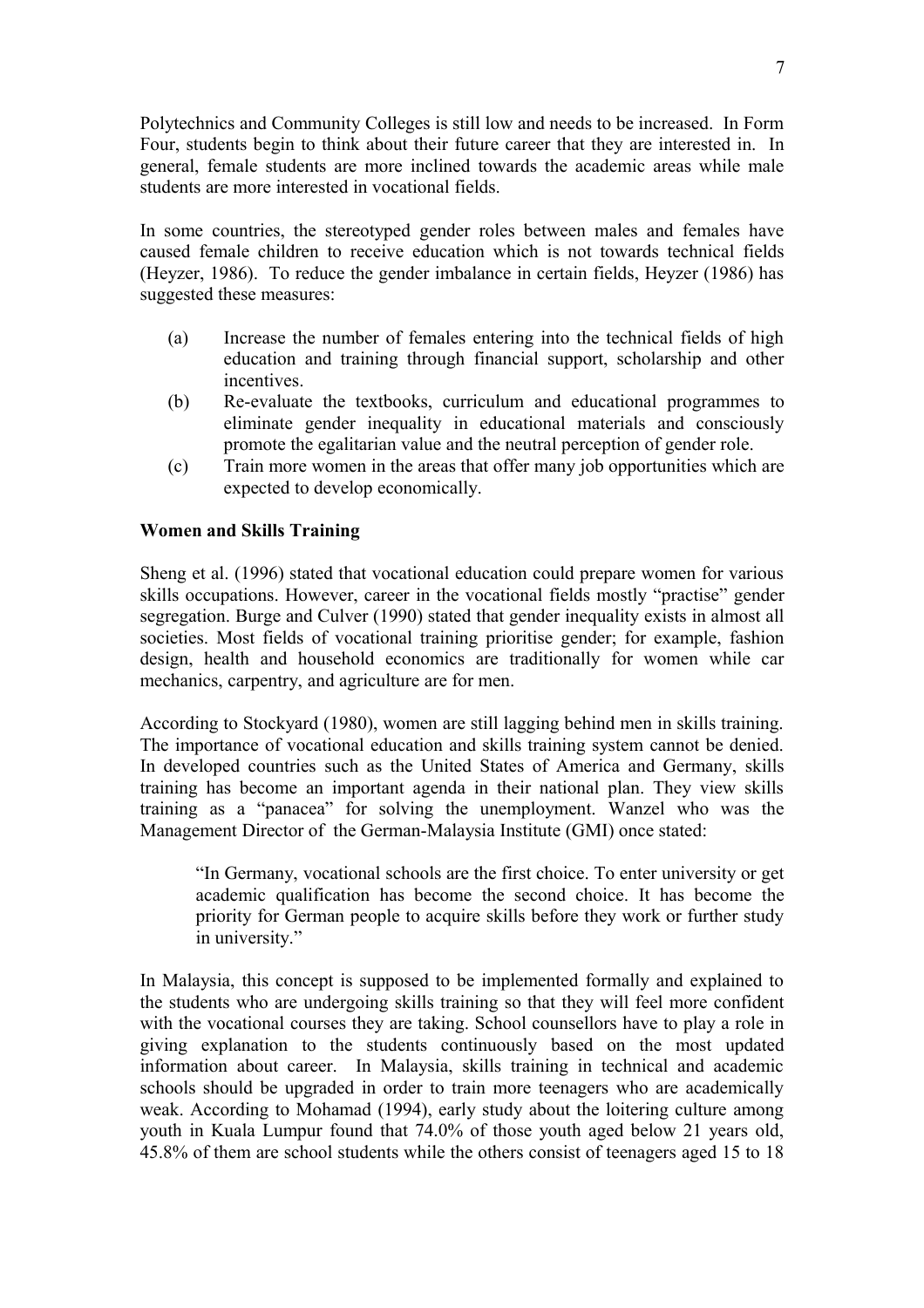years old. These teenagers are supposed to be in school or training institutions in the country.

#### **Interests in Technical Fields**

A career has the potential to fulfil not only an individual's economical needs, but also social and personal needs, such as social interaction, feeling of personal respect or self-satisfaction, acquaintance and human relationship as well as the way to channel one's energy, ability, value and interest. Consequently, one may be more comfortable if the career chosen suited his or her self-concept. Satisfaction from work depends on how far one finds a way to channel one's ability, interest, personality and value.

According to Abu Zahari (1987), interests in some careers may influence students' learning achievement. A high level of interest could influence and encourage an individual to make a serious effort to acquire what is desired. Frylund (1950) in Shahrul Riza (1998) stated that the interests that emerge from inside a student will influence the learning process. When one is interested in an occupation, he or she will be prepared to study diligently until success is achieved. This means that the teaching and learning process will become easier if a student has a clear career goal. Sharifah Alwiah (1985) stated that interest is an encouraging factor which is important to an individual in achieving his or her ambition.

Vocational interest plays an important role in the teaching and learning process. An individual who is interested in a vocation may work hard to achieve his or her dream. According to Crow (1967), there are three factors which should be known by every individual before getting involved in any occupational field that he or she is interested with, namely (a) an individual's capability, interest and personal characteristics, (b) available jobs and the conditions, and (c) the abilities required by certain jobs. Therefore, it is common for an individual to take time to think before selecting a job that is assumed to suit him or her and is in line with his or her interest towards the job.

#### **Career Factor**

Career is often associated with a profession or affiliation. According to Buchhloz (1978), there are three main perspectives towards occupation. First, occupation is a good thing, and everyone must work. Second, occupation is a medium or channel that is to inform that a member of the society will be appreciated and the appreciation depends on his or her contribution to the society or organisation through his or her involvement in the profession. Third, through working, humans could fulfil their physical, emotional and social needs and develop their potential as humans. According to Mohd Rizal (2001), in selecting a career there is a direction that motivates one towards achieving aims in life. In addition to having direction in life, the individual could choose and evaluate a suitable career. Nor'ashikin (2002) found that female students agree that technical area provides them opportunities to further their education to a higher level and provides them with promising job opportunities.

However, few women are working in technical and vocational fields. The lack of women's involvement in the field may be due to "sex bias" or "stereotype". "Sex bias" and "stereotype" that could limit their career choice. Female students in vocational education are often directed to jobs such as secretary or beautician while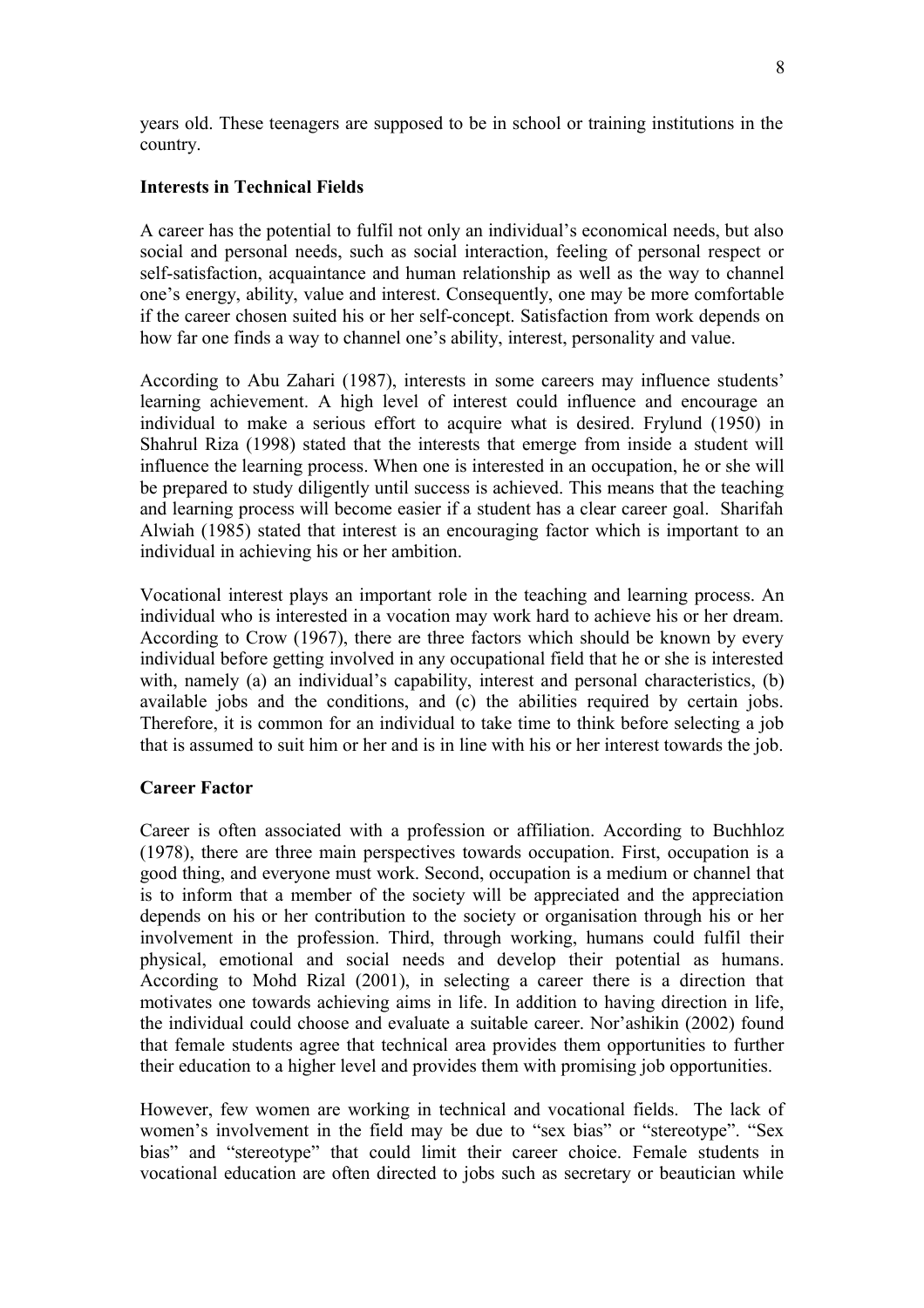male students are placed in various skilled or semi-skilled industries (Williams 1980). According to Weiler (1997), the traditional theory does not take into account the career choice, the preparation and the working world for women. Weiler (1997) also stated that there are five aspects that influence women's career development, namely their knowledge in the working world, family factor, environment, socialisation effect and effect from the nation.

## **FACTOR THAT INFLUENCE CAREER PATHWAYS**

There are many factors that influence an individual to follow a programme or course in an institution of higher education. Among them is one's interest towards the programme. The interest factor for some students is significant when they want to chase their ambition or career. For instance, to become a doctor the student has to have an interest in the medical field. To realise this career, he or she has to take medical programme/course. If the student is not interested but is forced to become a doctor and take the medical programme/course, the student may face difficulties in the course. There are many factors that could influence career choice.

## **Teacher Factor**

A teacher is an individual that plays an important role in determining a student's career direction. Students need both education and career guidance. The teacher's role as a facilitator is to pass on information to the students. Teachers are considered second to the family for those who have close relationship with the students. Teachers do not only impart knowledge but they also spread out information about careers that could be selected by the students (Suhaimi, 1996).

Mokhtar (1999) found that even though without the teachers' encouragement, the choice of engineering stream among students is still associated with the teachers' involvement factor in assisting in decision making. This could be due to the teachers' communicating method, behaviour and teaching that have an indirect impact to the students' career choice. Teachers are also able to associate the subjects that they teach with the engineering field.

Teachers play an essential role in nurturing students' interest towards the subjects they teach. Therefore, an important characteristic of a teacher is to raise students' interest through his or her teaching. This is because students may have very little natural interest. Consequently, teachers are supposed to play their roles by nurturing their students' interest (Abu Zahari, 1987). The Swann Report (1985) stresses that teachers are the key element in the education process. Teacher's racist and prejudice behaviours are not acceptable. On the gender issue, teachers have to educate students without biases or prejudice.

# **Influence from Family and Peers**

According to Ginzberg (1972), parents have significant influence on the children's career choice. A study conducted with 3,971 respondents found that the main influence in career choice is the parents. The study conducted by Amir (1984) has shown that the factors of father's career, prestige and economic status are indirectly associated with and influencing students' career. Normawati (1982) in her study also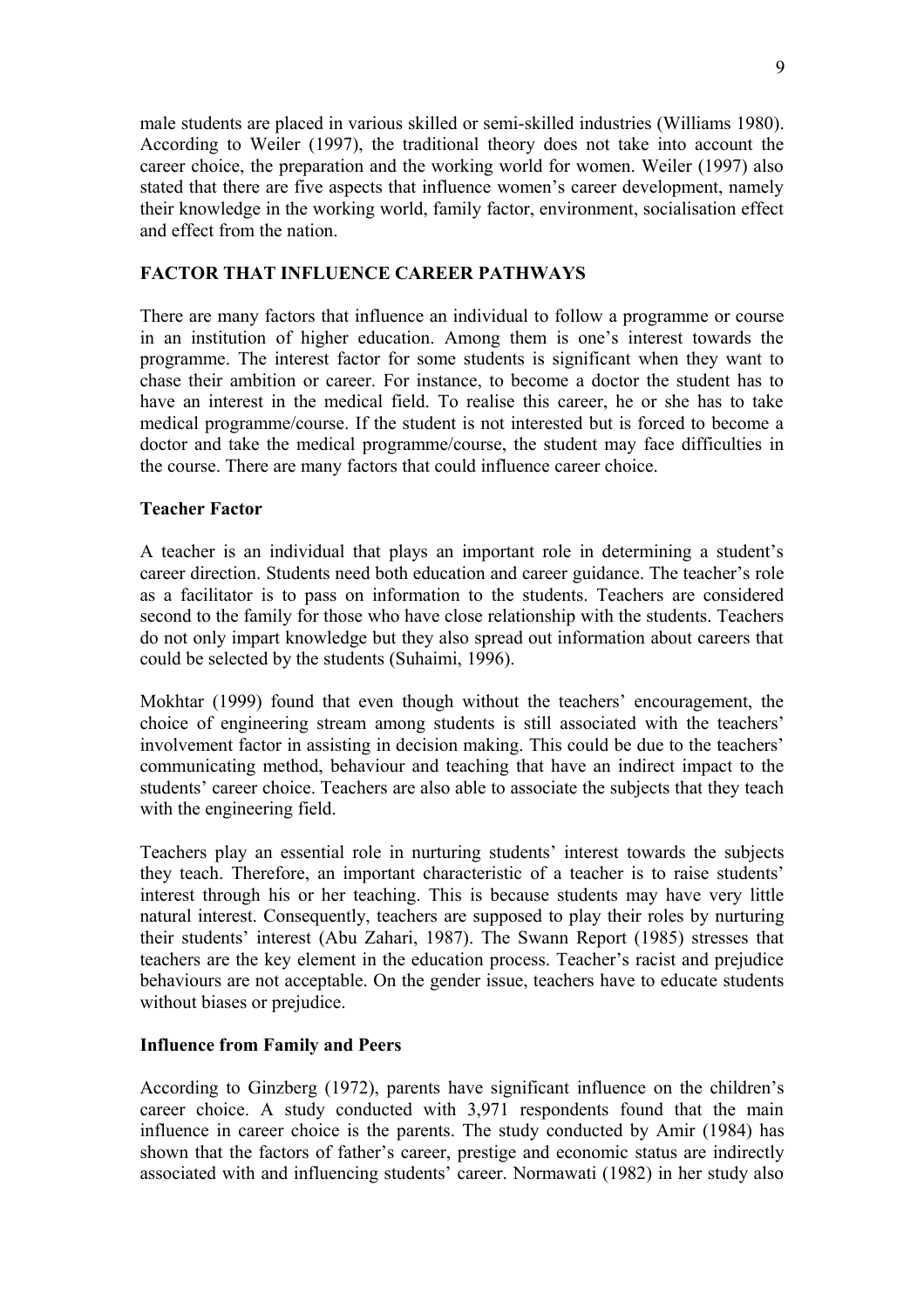discovered that parents have important influence in teenagers' career choice. Salmi Abas in Law Choon Yin (1991) found that 25% of students are influenced by peers while 75% are influenced by the mass media while making career choice. Salmi Abas conducted a study on 100 Form Five students in Sekolah Menengah Iskandariah Shah, Jasin, Malacca.

# **Personality and Career Choice**

The Holland theory mentions that career choice is greatly influenced by the personality factor. The theory mentions that the degree of compatibility between personality and working environment will determine the level of satisfaction, achievement and ability of an individual (Holland, 1985). The theory involves the identification of personality that could be associated with vocational environment. His assumption is that humans that have various types of personality will be attracted to a career that suits their lifestyle. According to Holland, a worker involved in the technical field is categorised in the realistic group with characteristics and personality as follows:

- a) Characteristics stable, natural, masculine, practical, diligent, frank, able to stand on their own, physical, materialistic, honest, shy, consent, genuine, inventive, normal, rigid standpoint, cautious, hard hearted, repeated, less reasoning ability.
- b) Likes mechanical activities, outdoor work, athletic (sports), manual activities, concrete things (money, power and status), working with equipment, flora and fauna.
- c) Dislikes academic activities, social activities, self-exposure, working with other people.
- d) Orientation direct involvement with concrete activities, object manipulation.
- e) Occupation mechanical, electrical, engineering, mechanic, life skills teacher, technician, marine officer, forestry officer, animal officer, cook, fashion designer, photographer, surveyor, diver, driver, petrol station attendant, carpenter, plumber.
- f) Educational fields civil engineering, mechanical engineering, forestry, medical technology, food preparation, technical and vocational field, agriculture and livestock production.
- g) Academic environment nurturing competency and achievement in technical field and manipulating objects, machines, agriculture and livestock production.

Students' personality has significant influence on their career choice. An individual will be attracted to an occupation because of his or her personality and several other factors contained in the job profile. An individual will express his or her views towards a job based on the nature of work and status of the job. Comparison of oneself with his or her assumption about a job and the feeling of accepting or rejecting it is the main determiner in career selection (Holland, 1973).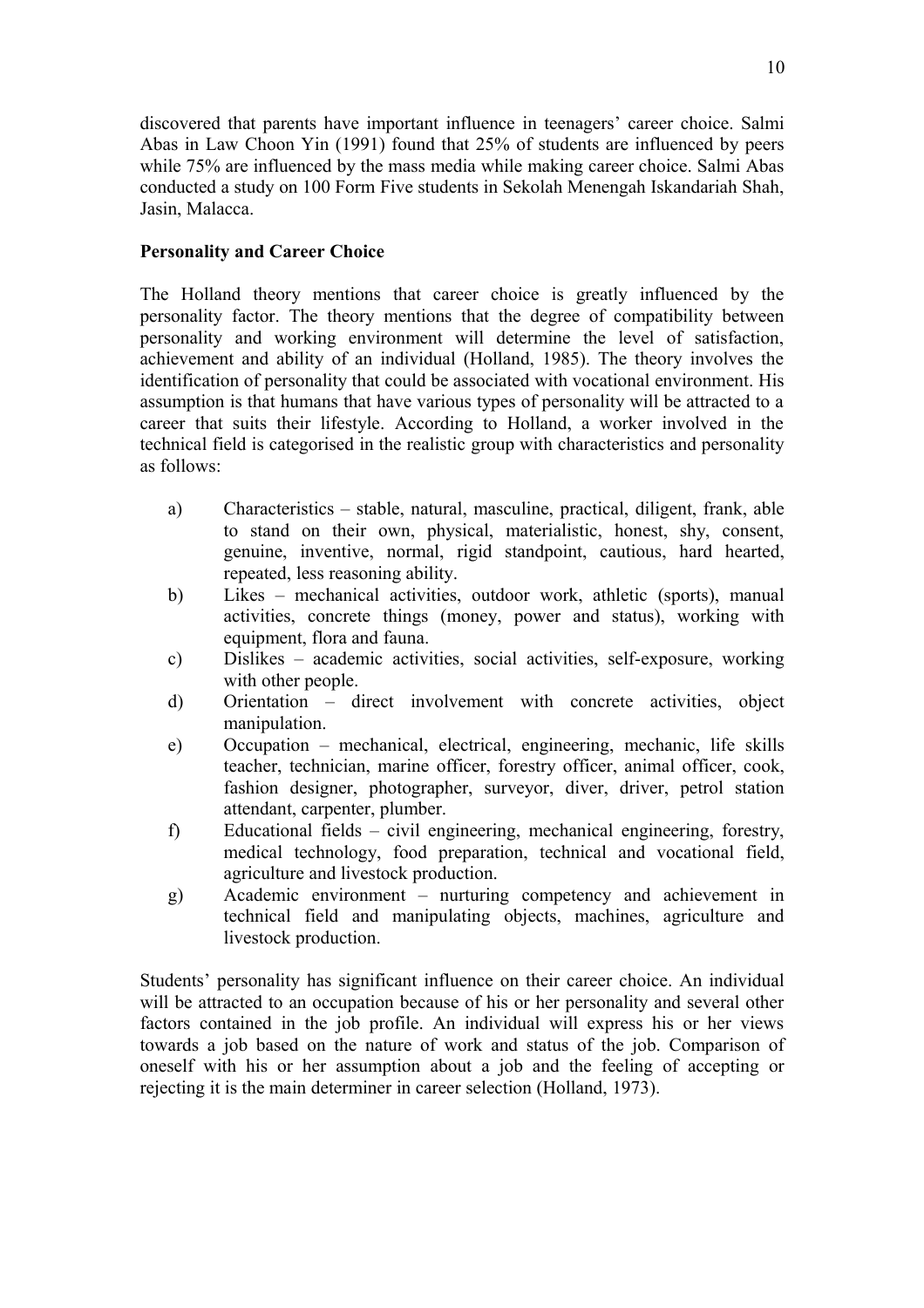### **Factors Hindering Female Students from Selecting Technical Fields**

Among the factors that hinder women's involvement in non-traditional career is the lack of confidence among women to explore the field. In other words, they are not very confident with their ability to perform the tasks of non-traditional career compared to traditional career (Farmer et al., 1995). This argument is supported by Noor Rahamah (2005) who stated that unsuitable jobs for women from the view of all three generations in her study are soldier, police, lawyer/judge, night club worker and hard labour. The main reasons women are assumed not suitable to do these jobs are because women have less required physical strength, working hours, impermanent working place, negative image, and residence. One of the third generation respondents stated that her first job is as a policewomen trainer, but she quitted because she could not stand the durability of the job.

According to Perrone et al. (2001), the lack of women's participation in nontraditional career occurs because women often face gender discrimination, sexual disturbance at work and obstacle to get a high position. Based on the study by Norhazizi (2008), the factors that hinder female students from taking certain technical fields can be summarised as: (a) technical field is a field that requires its workers to have high physical and mental endurance and durability, (b) there is a lack of encouragement from family, peers, and teachers, (c) female students seldom be given a chance to prove that their capability is equal to men, (d) female students are lacking confidence in certain fields, and (e) the gentleness in them causes them to be timid to try.

# **STRATEGIES TO ATTRACT MORE FEMALE STUDENTS TO CHOOSE TECHNICAL FIELDS**

Based on the data acquired, teachers are the main factor that encourages students' career choice in the technical fields. Therefore, teachers have become the resource for students in communicating the information about career in the technical fields. In school, counselling teachers have a role to pass on the information about career to students. Therefore, the role of a counselling teacher is to conduct programmes associated with career in school to guide to students. Career guidance is needed for students to choose their career path in the working world. Therefore, the guidance unit must devise a strategy to attract female students to nurture their interest in the technical fields.

Zuraidah Ismail (2003) stated that government should encourage more women to further their study in non-traditional areas such as science, engineering as well as vocational and technical fields. Career counselling programmes should be conducted to provide information about non-traditional careers that offer higher salary. Shertzer and Stone (1981) did mention about the influence of the work "image" itself that is able to attract students to make career choice. In general, a job's prestige is an important factor in making career choice and therefore it has an impact towards the job aspiration of adolescents. In addition, what is attractive in an occupation include salary, prestige, social factor as well as the opportunities for promotion.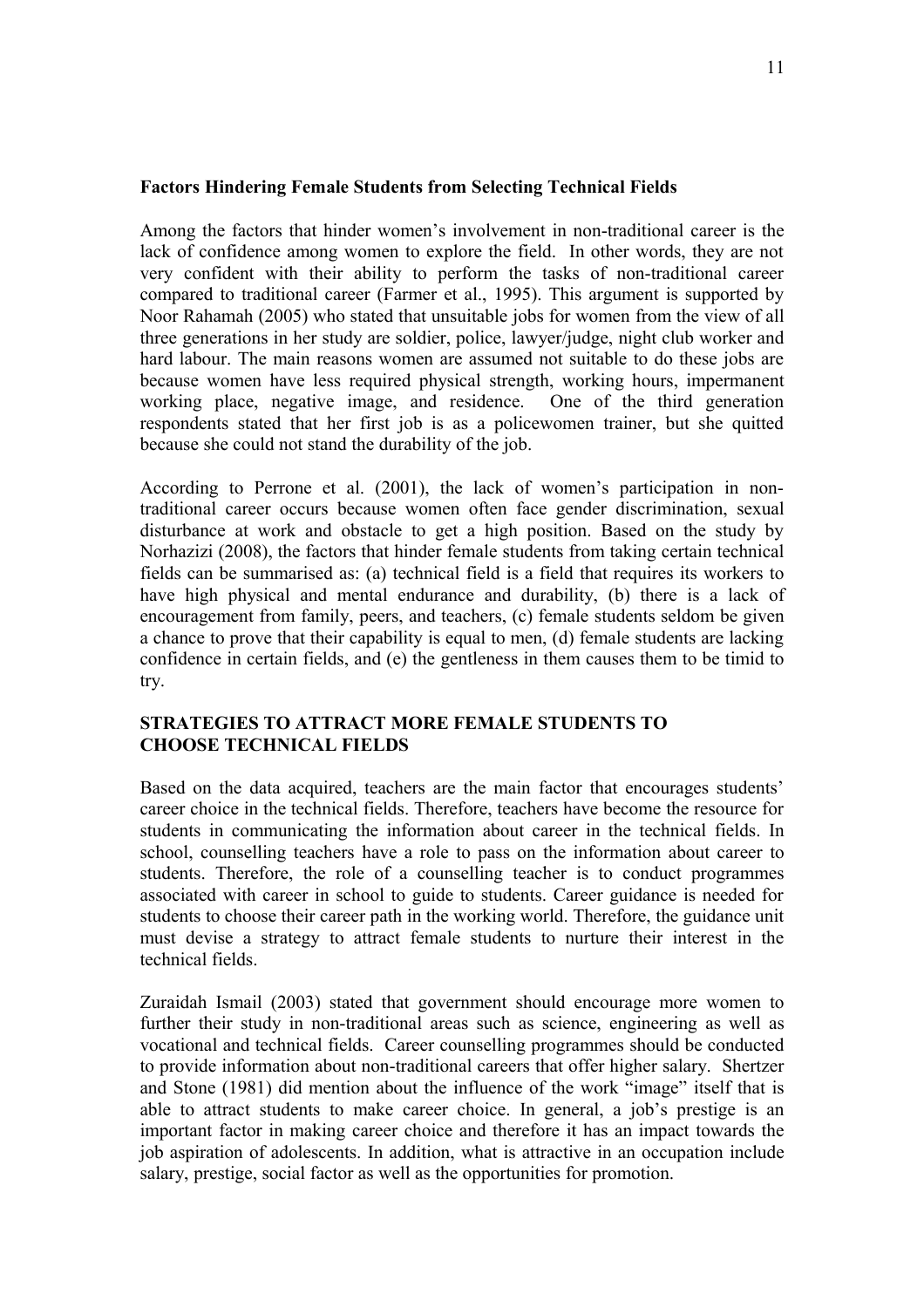Several strategies that could be implemented to attract the interest of female students in technical fields are (a) giving talks and courses related to technical fields, (b) providing wider exposure through exhibition and visits, (c) introducing technical and vocational fields at the primary school level so that the students have more options, and (d) nurturing the attitude of positive thinking to all female students so that they are more be confident to explore non-traditional and challenging careers.

Fawcett and Howden (1998) also suggested the steps that could be taken to attract women's interest in the technical fields, including (a) adding technical training for women and improving women's productivity in service sector such as hospitality, tourism, textiles, and office work, (b) adding new courses for women in new technologies such as computer and telecommunication fields, and (c) changing the curriculum that is commonly specialised for men to guarantee broader opportunities for women such as auto mechanics, electrical installation, carpentry and metal work.

#### **CONCLUSION**

Career choice is critical for students since it will determine their future. There are many factors that could determine student's career choice. The main findings from this study show that there is no significant difference for selecting career choice in technical fields based on gender. From the literature review about the issue of gender imbalance in technical and vocational education it can be summarised that the interest shown by male and female students towards the technical fields is relatively high. However, the main factor that influences them to choose a technical field is the exposure to information regarding technical fields in school. Thus, teacher factor is critical in giving appropriate advice to the students. In addition, the nature of technical career does not hinder female students from choosing that career. A high percentage of the female respondents indicated that they are capable of competing with males students.

### **RECOMMENDATIONS**

Based on the results of the study, several suggestions are put forward to attract female students towards the careers in technical fields. The findings of this study could be used as a guide for all parties, namely school, parents, teachers, Guidance and Counselling Unit, and the Technical Education Department.

#### **The Role of School**

Schools should set up a high quality Career Guidance and Counselling Unit for students and must ensure that the operation and activities of the Unit are carried out professionally. School should hire a qualified Career Guidance teacher so that he or she can assist the students in making career choice.

### **The Role of Parents**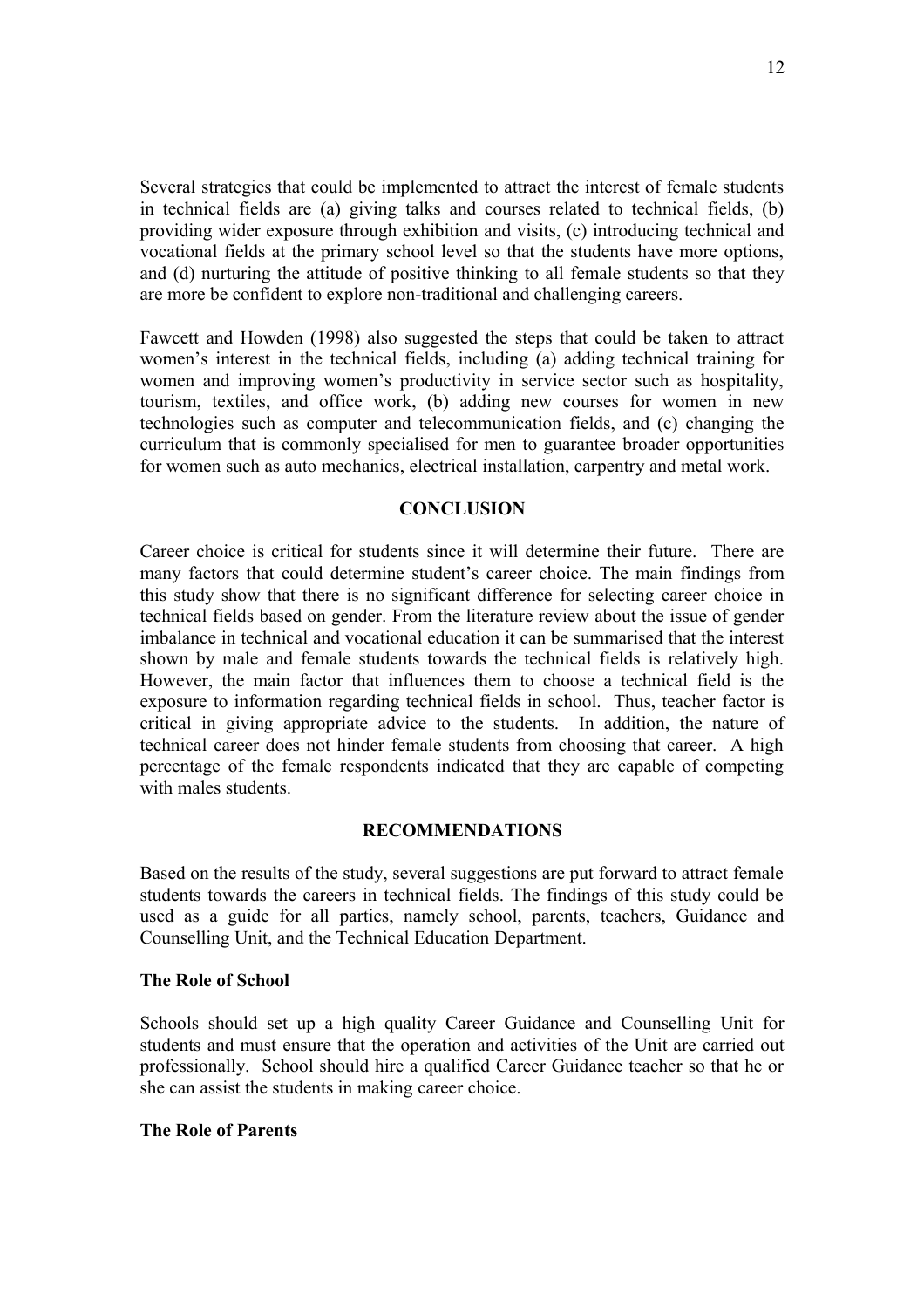Parents need to play a greater role in determining their children interest in choosing a career. Among the respondents' parents are those who work in technical field. Therefore, the parents' interest could be passed down to their children so that they could consider the technical occupation as their career. The nurturing of working culture among family is needed so that the experience and knowledge in the family could stimulate and motivate their offspring towards more challenging careers. Consequently, the family has to play a critical role in rejuvenating interest in their children towards technical fields. Parents should encourage their daughters who are technically inclined to explore technical fields.

## **The Role of Teacher**

Teacher should facilitate the process of career making decision among the students. A teacher is a trusted source and could provide much information to their students. Teachers have to be able to: (a) relate the real situation with what is taught to the students without considering the gender factor, (b) identify the students' interest in career indirectly during the teaching and learning process, (c) list down and provide examples of suitable jobs which are liked by the students, (d) provide explanation about career indirectly during the teaching and learning process to form a positive career interest among students, and (f) make a guideline which consists of the aspects that the students need to fulfil or acquire in order for them to pursue a career in the technical fields.

## **The Role of Guidance and Counselling Unit**

In school, the Guidance and Counselling Unit has the function as the distributor of information to students. In determining students' career choice, this unit has to play its roles, for instance, communicating relevant information about career in the technical fields through seminars, career talk, career exhibition and so on. This information could be acquired through reading as well as other mass media in the unit operation room. Another role of this unit is to upgrade the counselling, guidance and career room in school so that it will be able to communicate the information as a whole to all students to help them choosing a career that suits their interest and ability. The Guidance and Career Unit must be active in planning effective activities such as visiting while learning, seminars, exhibitions and so on that could increase students' knowledge and awareness towards their career. The unit has to prepare a guideline about career and education plan to make it easier for students to make their career choice, for instance, knowing which subjects need to be prioritised by the students if they want to pursue a specific career. The room has to be equipped with information about career for students' convenience such as newspapers, pamphlets and prospectus about the career world and the Institutions of Higher Education (public and private). Internet facility also has to be provided to make it easy for students to obtain information about career online.

## **The Role of Technical Education Department**

The Technical Education Department is a department that takes care of the technical education in technical secondary schools. The department should modify the curriculum to make it "gender-free" curriculum that attract both sexes to the technical fields. The department should also collaborate with the industry so that students will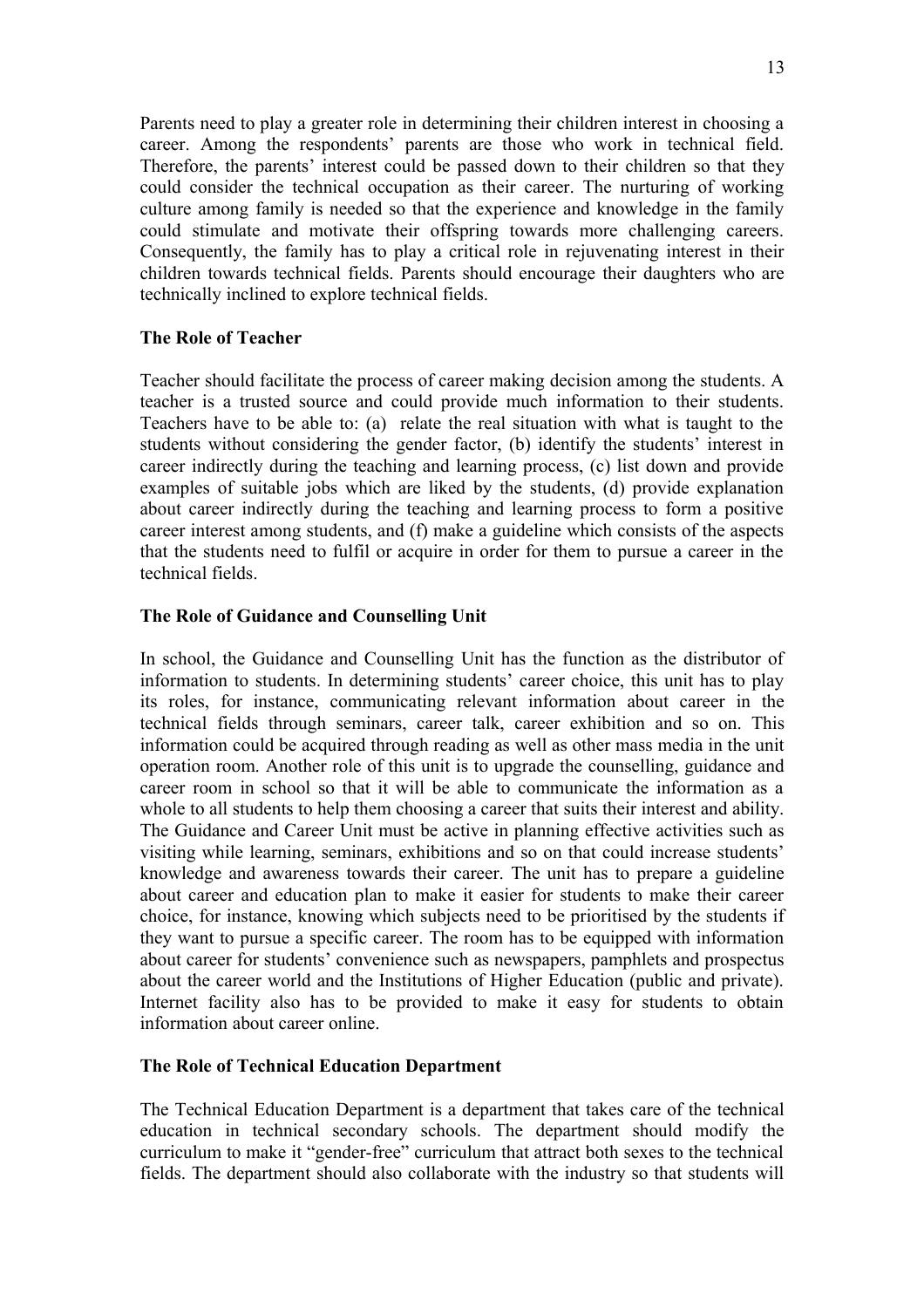be exposed to job opportunities in the technical fields by acquiring information directly from the companies. In addition, the department should provide broader opportunities for female students to take the technical stream primarily in the mechanical field which has few female students. This is critical to reduce gender imbalance in the technical fields and to provide a broader non-traditional programme for female students.

#### **REFERENCES**

- Abdul Razak Hussin. (1998). *Perancangan kerjaya di kalangan pelajar-pelajar di Universiti Kebangsaan Malaysia*. Tesis Sarjana. Universiti Putra Malaysia.
- Abu Zahari Abu Bakar. (1987). *Memahami psikologi pembelajaran*. Petaling Jaya: Fajar bakti Sdn. Bhd.
- Amir bin Awang (1991). Penyebaran maklumat kerjaya kepada pelajar: Suatu pemerhatian dan saranan. Universiti Teknologi Malaysia: Makalah.
- Boserup, E. (1987). *Women's role in economic development.* London: George Allen & Unwin.
- Burge, P.L. & Culver, S.M. (1990). Sexism, legislative power, and vocational education. In S.L. Gabriel & I. Smithson (Eds.), *Gender in the classroom* (pp. 160-175). Urbana: University of Illinois Press.
- Bushrah Basiron, Mohd Ismail Mustari, Nurazmallail Marni, Azhar Muhammad, Selmah Ahmad, Sulaiman Shakib Mohd. Nor (2006). *Persepsi mahasiswa terhadap dasar pengasingan penginapan mengikut gender; Kajian perbandingan di Universiti Teknologi Malaysia.* http://eprints.utm.my
- Cadogan, C.J. (2001, July). *Women in non-traditional occupations: What works?* <http://iveta.itweb.org/papers/cadogan.pdf>
- Coote, A, & Gill, T. (1974). *Women's rights: A practical guide.* Hammondsworth: Penguin.
- Crow, L.D. (1967). *Psychology of human adjustment*. New York: Alfred A Knopf.
- De Beauvior, S. (1953). *The second sex.* New York: Bantam Books.
- Farmer, H.S., Wardrop, J.L., Anderson, M.Z., & Risinger, R. (1995). Women's career choices: Focus on science, math And technology careers. *Journal of Counseling Psychology*, 42, 155-170.
- Fatimah Abdullah./(1983). *Wanita Melayu dan pekerjaan: Satu analisis konflik peranan.* Tesis Ijazah Sarjana Sastera. Jabatan Antropologi dan Sosiologi. Universiti Kebangsaan Malaysia.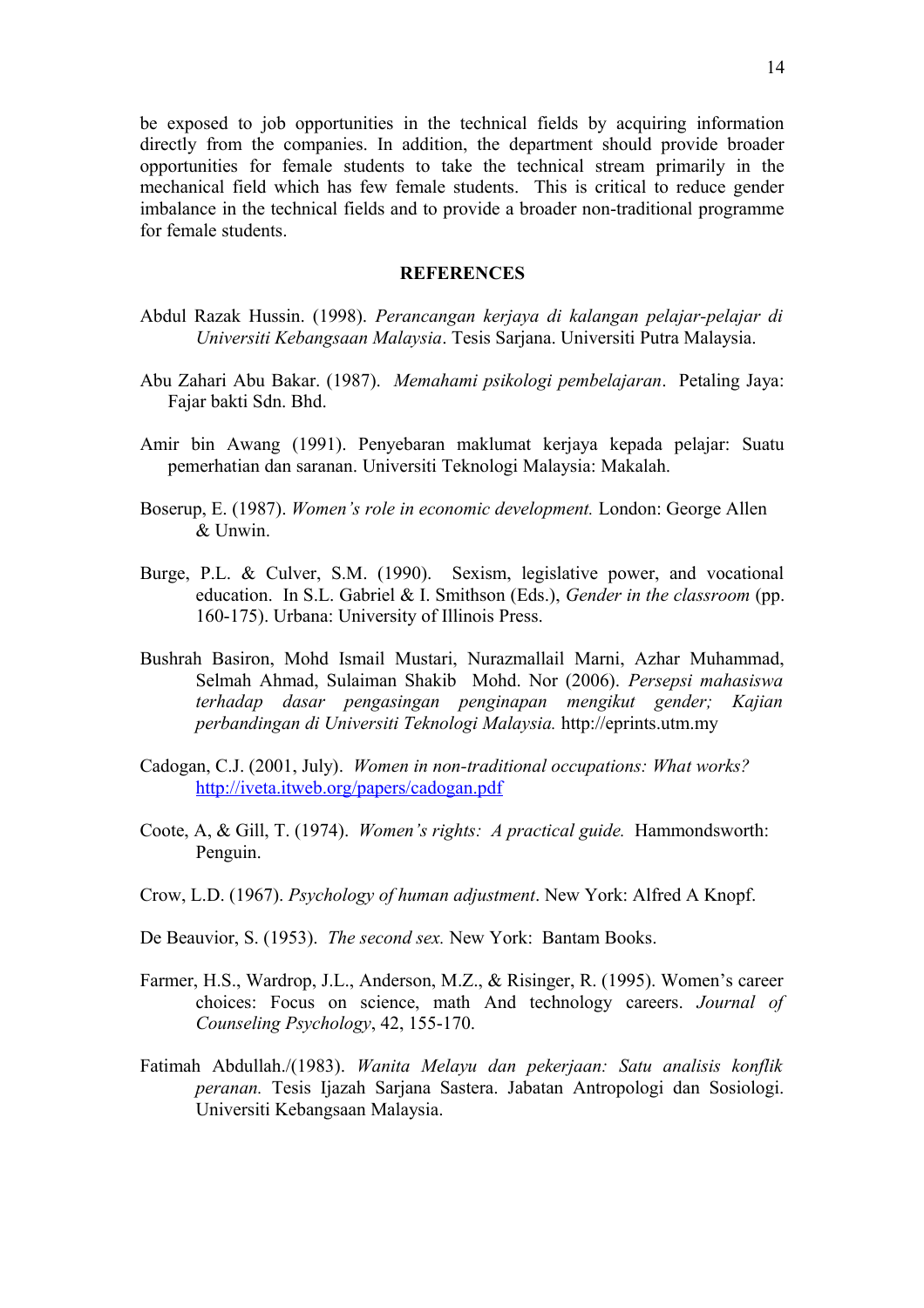- Fawcett, C.S. & Howden, S. (1998). *Gender issues in technical training and vocational education programs.* Washington, D.C: Inter-American Development Bank.
- Firestone, S. (1970). *The dialectic of sex.* New York: William Morrow and Company Inc.
- Ginzberg, E. (1972). Toward a theory of occupational choice: A restatement. *Vocational Guidance Quarterly,* 20(3), 169-176.
- Ginzberg, E, Ginsburg S.W Axelrad, S., & Herman J.L. (1951). *Occupational choice: An approach to a general theory*. New York: Columbia University Press.
- Government of Malaysia. (2006). *Ninth Malaysia Plan 2006-2010*. Kuala Lumpur: Percetakan Nasional Malaysia Berhad.
- Heyzer, N. (1985). *Missing women: Development planning in Asia and the Pacific*. Kuala Lumpur: Asian and Pacific Development Centre.
- Heyzer, N. (1986). *Working women in Southeast Asia: Development subordination and emancipation*. Milton Keynes: Open University Press.
- Holland, J.L. (1973). *Making vocational choices: A theory of careers*. Englewood Cliffs, NJ: Prentice Hall.
- Holland, J. L. (1985). *Making vocational choices: A theory of vocational personalities and work environment*. Englewood. Cliffs, NJ: Prentice Hall.
- Holland, J. L. (1996). Exploring careers with a topology: What we have learned and some new directions. *American Psychologist*, 51(4), 397-406.
- Law Choon Yin. (1991). *Hubungan bangsa dan jantina dengan pemilihan kerjaya di kalangan pelajar tingkatan empat: Satu kajian kes*. Tesis Sarjana. Fakulti Pendidikan, Universiti Kebangsaan Malaysia.
- Lundberg, F. & Farnham, M.F. (1947). *Modern women: The lost sex.* New York: Harper and Brothers.
- Mohamad Jantan. (1994). Menangani budaya lepak. *Minda Pelajar.*
- Mokhtar Mokri. (2005). *Faktor-faktor yang mempengaruhi pelajar memilih aliran kejuruteraan teknikal sebagai pembentukan awal kerjaya selepas peperiksaan Penilaian Menengah Rendah (PMR) di dua buah SMT negeri Melaka.* Tesis Sarjana. Fakulti Pendidikan, Universiti Teknologi Malaysia.
- Muhd Mansur Abdullah & Siti Nordinar Mohd Tamin. (1991). *Kaunseling kerjaya*. Kuala Lumpur: Penerbit Fajar Bakti.
- Noor Rahamah Abu Bakar. (2005). Pendidikan dan segregasi pekerjaan mengikut gender. *Akademika*, 67, 51-74